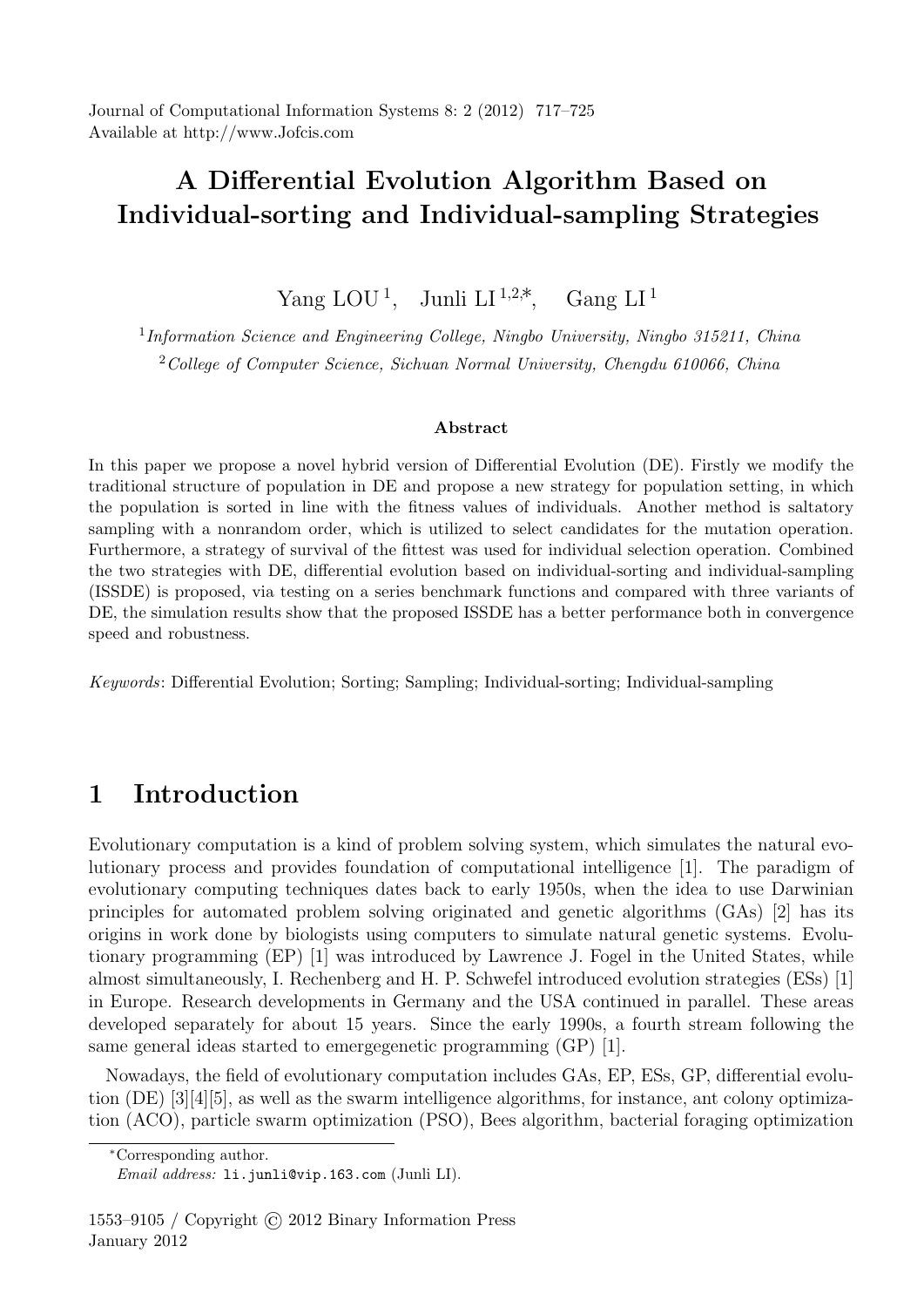(BFO) etc. The DE algorithm emerged as a very competitive form of evolutionary computing more than a decade ago, and was first proposed by R. Storn and K. Price in 1995. Later on many improved DE variants [6], such as improved SaDE, jDE, opposition-based DE (ODE), DE with global and local neighborhoods (DEGL), JADE and so on were proposed in the period 2006 to 2010 [6]. A series of DE variants based on sorting of individuals [7][8][9] are proposed, and the ordered structure of population enhances the performance of differential evolution a lot. DE as a special case of the GAs, has been proven able to solve a broad range of optimization problems, and thus has attracted even more attention in the last few years. DE is both robust and simple.

In this paper, we proposed a novel variant of differential evolution algorithm ISSDE (individualsorting and individual-sampling based differential evolution), which based on two strategies named individual-sorting and individual-sampling, where the former reconstructs the structure of population and the later improves efficiency of selecting candidates in mutation. Owing to the details of mutation and selection are changed as well, such as strategy of survival of the fittest, ISSDE has remarkable advantages compared with its source version differential evolution.

## 2 Preliminaries

#### 2.1 Problem definition

The purpose of global optimization is to find the optimal point / points for the objective function. Without loss of generality, we consider global minimization problems without constraint as optimization:

Minimize  $f(x)$ , subject to  $\underline{x} \leq x \leq \overline{x}$ , where point  $x = (x_1, x_2, \dots, x_N)$  is a variable vector in the search space  $R^N$ , and  $f(\cdot)$  is a single-objective function. Vectors  $\underline{\mathbf{x}} = (\underline{x}_1, \underline{x}_2, \cdots, \underline{x}_N)$  and  $\overline{\bm{x}} = (\overline{x}_1, \overline{x}_2, \cdots, \overline{x}_N)$  define the lower and upper boundaries of the variable  $\bm{x}$ . The fitness value of a potential solution (a point in the search space) of the minimization problem is defined as  $-f(\boldsymbol{x})$ .

#### 2.2 Classic differential evolution description

An individual of differential evolution is biologically originated from the concept of chromosome, and are represented by vector  $\boldsymbol{x} = (x_1, x_2, \cdots, x_N)$ . Individuals consist the population  $\{\boldsymbol{x}_i, i =$  $1, 2, \cdots, NP$ , where NP represents the population size.

The main operations of classic differential evolution algorithm can be summarized as follows:

(1) *Mutation*. A temporary individual  $v_i$  is generated as:

$$
\mathbf{v}_i(g+1) = \mathbf{x}_{r1}(g) + F \cdot (\mathbf{x}_{r2}(g) - \mathbf{x}_{r3}(g)), \ i \neq r1 \neq r2 \neq r3
$$

where  $i, r1, r2, r3 \in [1, NP]$ , and  $r1, r2, r3$  are randomly selected for each operation. Scale factor  $F > 0$  is a real constant factor usually within range [0.5, 1].

(2) Crossover. The undetermined offspring  $u_i$  is generated by crossover operation on  $v_i$  and  $\boldsymbol{x}_i$ :

$$
u_{i,j}(g+1) = \begin{cases} v_{i,j}(g+1), & \text{if } rand(0,1) \leq CR \text{ or } j = j_{rand} \\ v_{i,j}(g), & \text{otherwise} \end{cases}
$$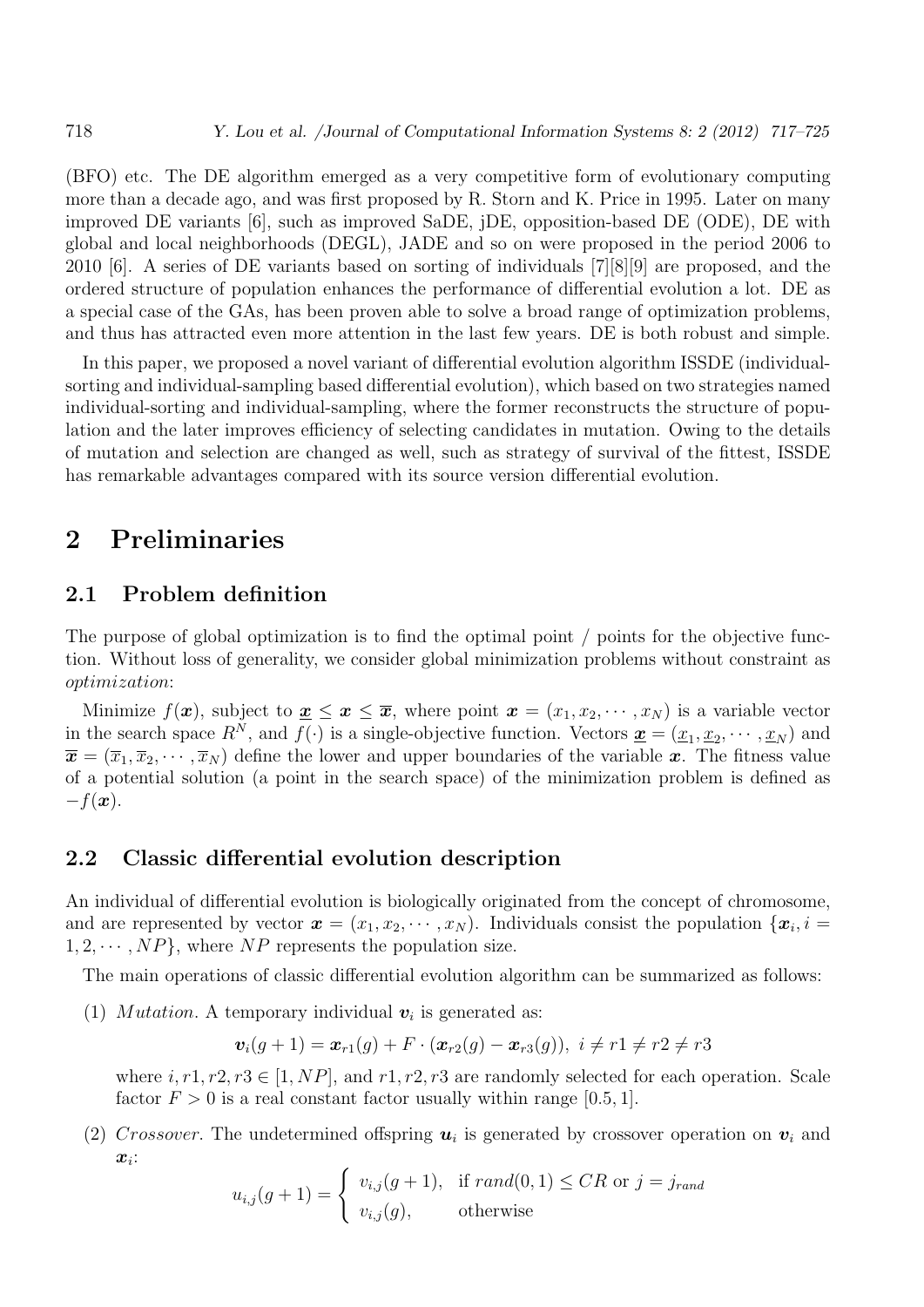where  $j_{rand}$  is a randomly chosen index to ensure that the trail vector  $u_i$  dose not duplicate  $x_i$ . rand(0, 1) represents a uniform random value between 0 and 1, and  $CR \in (0,1)$  is the crossover rate.

(3) Selection. The better one of offspring and parent is selected into the next generation as follows:

$$
\boldsymbol{x}_i(g+1) = \begin{cases} \boldsymbol{u}_i(g+1), & \text{if } f(\boldsymbol{u}_i(g+1)) \le f(\boldsymbol{x}_i(g)) \\ \boldsymbol{x}_i(g), & \text{otherwise} \end{cases}
$$

where,  $x_i$  is the offspring of  $x_i$  for the next generation.

#### 2.3 Individual-sorting and sampling strategy

Individual-Sorting strategy was firstly proposed in ordering-binary differential evolution (OBDE) [7], which could generate several types of evolutionary algorithms, when it was combined with various mutation, crossover or selection operations. Among these operations, mutation makes the greatest effect. If an ergodic individual strategy is utilized in mutation, it is the ordering differential evolution (ODE) [8]. For ISSDE, candidates in mutation are selected from a sorted population, in which individuals' qualities are clear to tell. Thus the better individuals sorted spearheaded, undertake the responsibility for generating good offspring and enhancing the precision of solutions as well, while the worse sorted in later sequence, take the responsibility for enhancing diversity of searching. An idea of considering both depth and width of searching is easy to realize in a sorted population. Especially in the later generations, individuals in consecutive order have tiny differences from each other. Therefore, we select an individual from several neighboring individuals as a representative of them. Exactly as we expected, individual-sampling strategy reduces the repetitive calculations a lot. Here neighboring indicates individuals with similar fitness values. The formular form of mutation strategy in ISSDE is  $a+F\cdot(b-c)$ , of which  $a$  was named the center-individual, while  $b$  and  $c$  were named second and last individual.

A differential model of an eight-individual population is shown in Fig.1. According to the sorting principle, individual  $(1)$  is the current best, which is the first center-individual in mutation, and the other two candidates are selected in the rests. For instance, we get  $V_{123}$  firstly, by individuals  $(1), (2)$  and  $(3),$  then  $(1)$  and  $(2)$  are hold on and the third candidate jump  $\lfloor NP/2^3 \rfloor = 1$  (where  $\lfloor a \rfloor$ ) represents the maximal integer less than a) to  $(4)$ , thus, individuals  $(1)$ ,  $(2)$  and  $(4)$  generate  $V_{124}$ , and then  $V_{125} \cdots$  until the last individual participated. After the third candidate is completely sampled, the second candidate carries the same sequential sample, catching the progress above; it jumps  $\lfloor NP/2^2 \rfloor = 2$  to  $\textcircled{4}$  as the second candidate, then another. At last,  $\lfloor NP/2^1 \rfloor = 4$  is jumped, so individual  $(5)$  becomes the center-individual in mutation. By parity of reasoning, the sorting-sample mutation strategy finishes the optimization. Note that second candidate should be chosen from individuals which are worse than the center-individual, and the third should be worse than the other two. Where  $2^{i}$  ( $i = 1, 2, 3$ ) represents a sampling factor.

Fig. 2 shows an example of ISSDE mutation, where offspring of  $x[i]$  is  $x[i]' = x[i] \pm F(x[j] - x[k])$ , The location of the new individual should be quite near  $x[i]$ , which has the best fitness value. The distance  $x[i]$  moves is determined by the absolute difference of  $x[i]$  and  $x[k]$ , multiplying a random value, then the potential location of the offspring is at point A or B. On the evolutionary progress, good individuals have more opportunities than the bad to participate in mutation.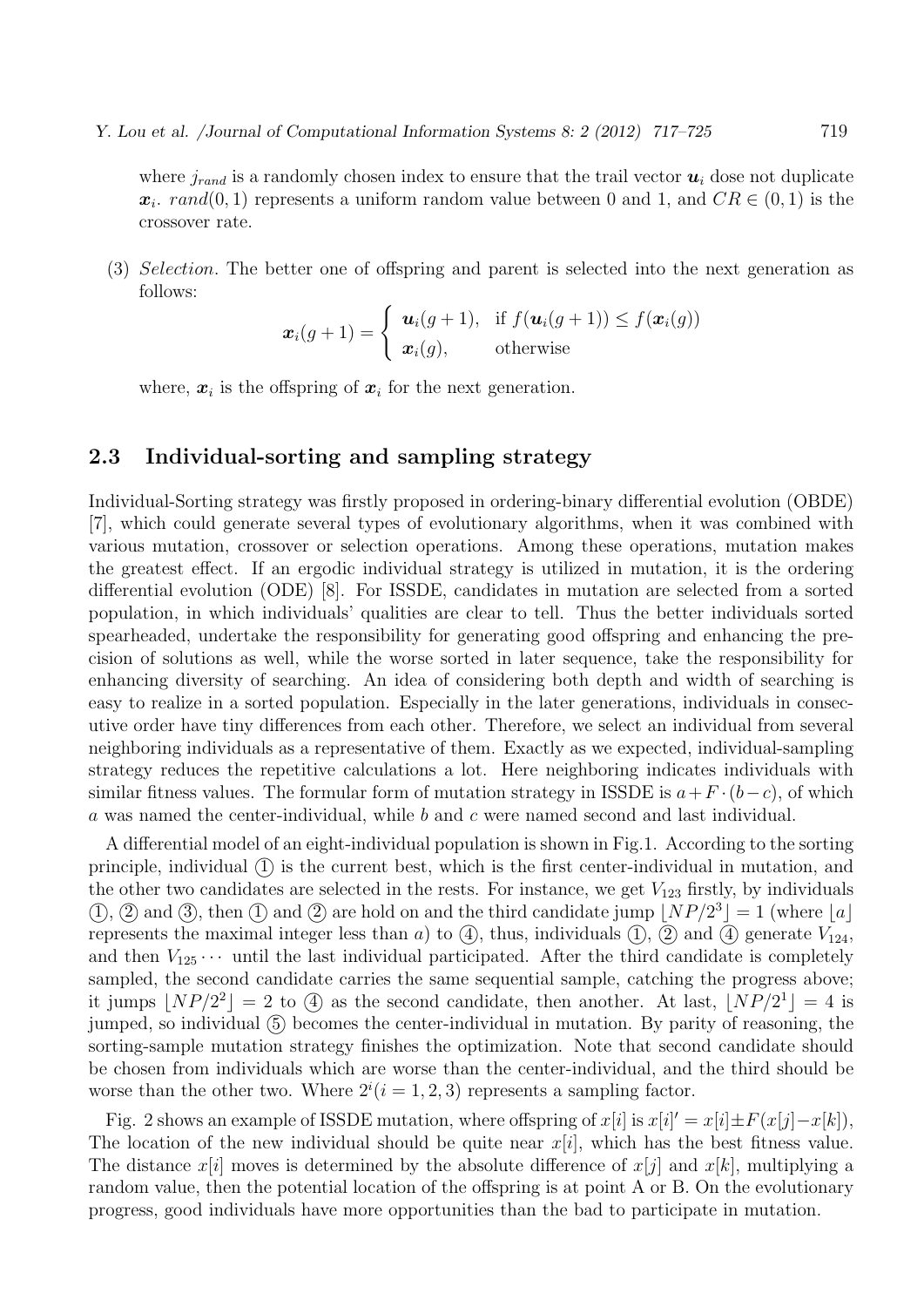

Fig. 1: Differential model of sorted population Fig. 2: Illustration of mutation in ISSDE

# 3 Individual-sorting-sampling Based Differential Evolution



Fig. 3: ISSDE flow chart

Fig.3 shows the flow chart of ISSDE, in the beginning of ISSDE, the initial population,  $i =$  $1, 2, \cdots, NP$  are random initialized as:

$$
x_{i,j} = \underline{x}_{i,j} + rand(0,1) \cdot (\overline{x}_{i,j} - \underline{x}_{i,j})
$$

where  $x_{i,j}$  is the j<sup>th</sup> variable of the *i*<sup>th</sup> individual, the random number  $rand(0, 1)$  is uniformly distributed in interval (0, 1).

According to the flow chart of ISSDE, a parameter  $p_s$  is utilized to select using classic DE or ISSDE, where the value of rand is generated randomly. The operations of differential evolution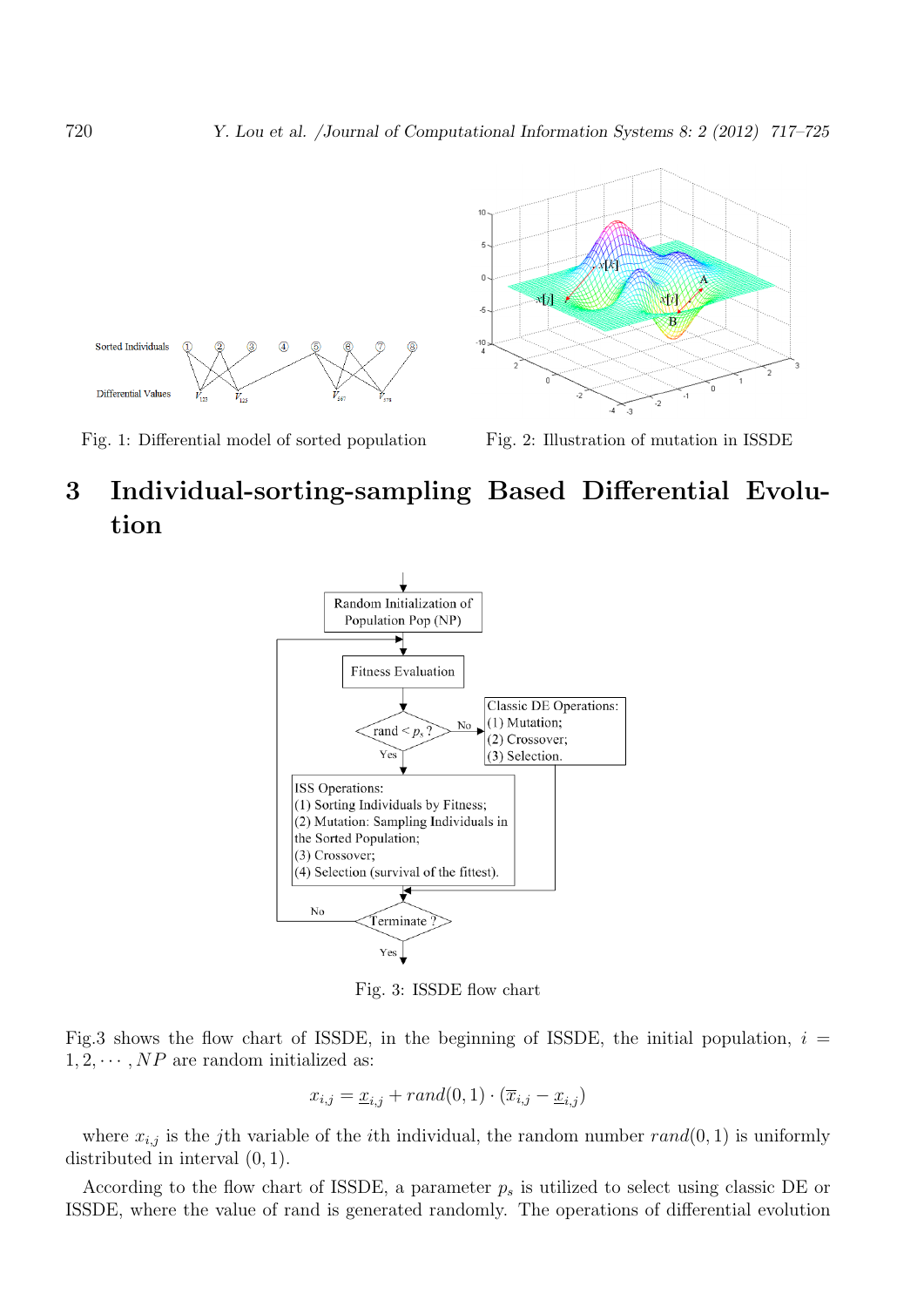are introduced in previous section while the ISS (individual-sorting and individual-sampling) operation can be summarized as follows:

(1) Sorting of Individuals. Individuals are evaluated and sorted by individuals' fitnesses.

$$
\{\boldsymbol{x}_i|i=1,2,\cdots,N\boldsymbol{P}\}=\{\boldsymbol{x}_1,\boldsymbol{x}_2,\cdots,\boldsymbol{x}_{NP}|f(\boldsymbol{x}_1)\leq f(\boldsymbol{x}_2)\leq\cdots\leq f(\boldsymbol{x}_{NP})\}
$$

(2) Mutation. If  $|x_{m,j}(g) - x_{n,j}(g)| \geq \eta$ , and  $|x_{n,j}(g) - x_{l,j}(g)| \geq \eta$ , and  $|x_{m,j}(g) - x_{l,j}(g)| \geq \eta$ , a temporary individual  $v_{temp}(g + 1)$  is generated:

$$
v_{temp,j}(g+1) = x_{m,j}(g) + F \cdot |x_{n,j}(g) - x_{l,j}(g)|, \ m < n < l, \ F = sign \cdot f \cdot rand(0,1)
$$

Otherwise,  $\mathbf{v}_{temp}(g+1)$  is randomly assigned:

$$
v_{temp}(g+1) = \underline{x}_{i,j} + rand(0,1) \cdot (\overline{x}_{i,j} - \underline{x}_{i,j})
$$

where  $n \in [1, NP], m \in [n+1, NP], l \in [m+1, NP]$ . sign is set as + or - with equal probability, and f is a constant that limits the range of scale factor F.  $\eta$  is a small value factor to ensure that the jth dimension  $(j = 1, 2, \cdots D)$  of  $x_m$ ,  $x_n$  and  $x_l$  are not too closed.

(3) Crossover. Two individuals including  $v_{temp}$  are involved in this operation to generate an offspring.

$$
u_{temp,j}(g+1) = \begin{cases} v_{temp,j}(g+1), & \text{if } rand(0,1) \leq CR \\ x_{rand,j}(g), & \text{otherwise} \end{cases}
$$

where  $CR \in [0, 1]$  is crossover rate, the subscript of  $x_{rand}$  rand represents a random integers selected from the range of  $[1, NP]$ .

(4) Selection. The worst individual of parent generation is the comparative object of the newly generated individual, and the better one is retained in the next generation while the other is eliminated.

$$
\boldsymbol{x}_{NP}(g+1) = \begin{cases} \boldsymbol{u}_{temp}(g+1), & \text{if } f(\boldsymbol{u}_{temp}(g+1)) \le f(\boldsymbol{x}_{NP}(g)) \\ \boldsymbol{x}_{NP}(g), & \text{otherwise} \end{cases}
$$

where  $\mathbf{x}_{NP}(q)$  has the worst fitness value of gth generation.

### 4 Convergence Proof

Individual-sorting and individual-sampling based differential evolution algorithm is a kind of randomized algorithms. The proving the convergence attribute of a randomized algorithm was firstly proposed by Solis and Wets [10]. They have given the theorems to prove whether an algorithm is converged to the global optimal in probability 1, which can be summarized as follows:

**Hypothesis.** 1 [10] if  $f(D(z,\zeta)) \leq f(z), \zeta \in S$ , then  $f(D(z,\zeta)) \leq f(\zeta)$ .

Where D is the function to generate potential solutions,  $\zeta$  is a random vector generated from the probability space  $(R^n, B, \mu_k)$ , and f is the objective function. S is the subspace of  $R^n$ , represents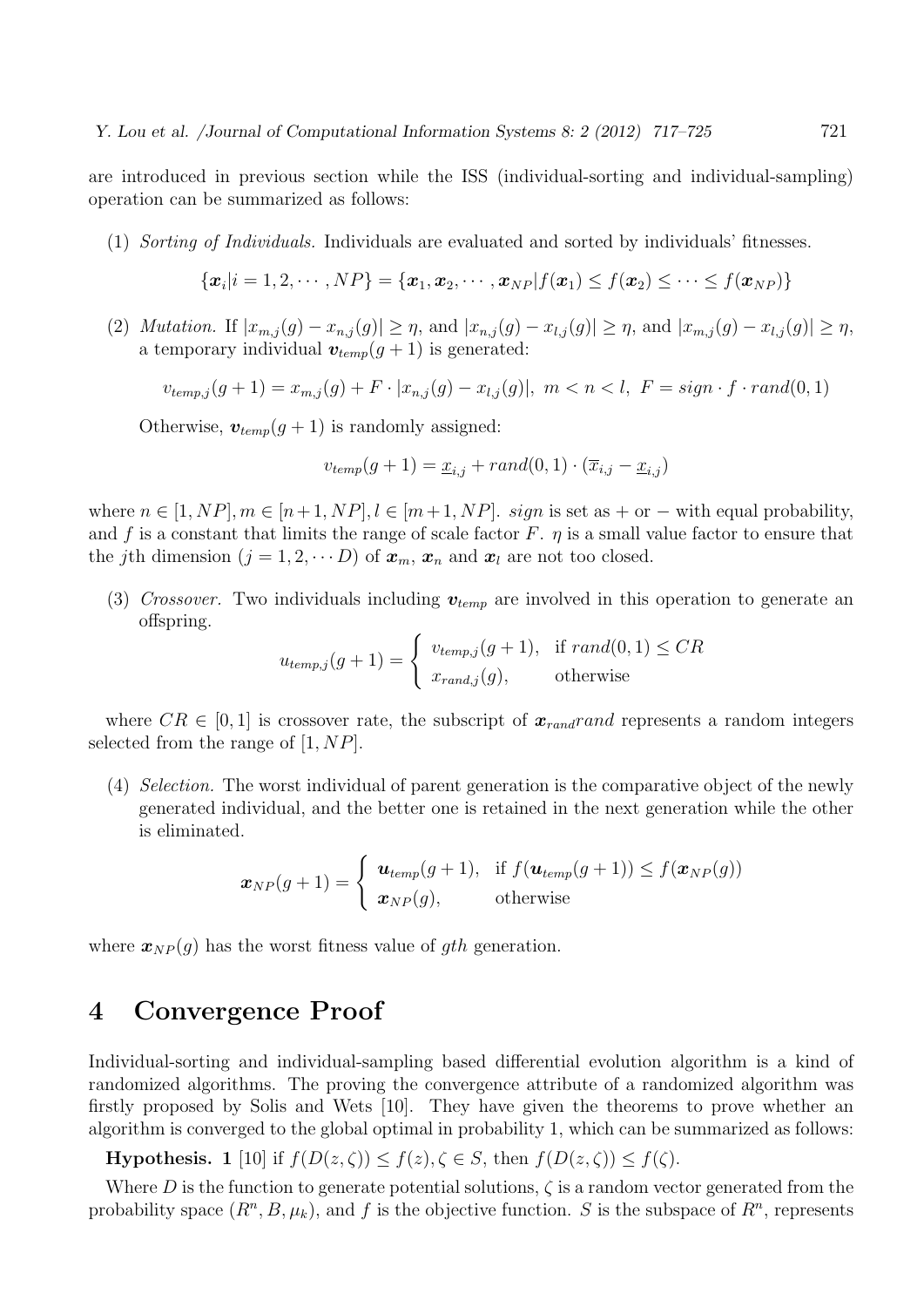the constraint space of the problem.  $\mu_k$  is probability measurement on B, which is the  $\sigma$  domain of  $R^n$  subset.

**Hypothesis.** 2 [10] if A is a *Borel* subset of S, satisfied  $v(A) > 0$ , then

$$
\prod_{k=0}^{\infty} (1 - \mu_k(A)) = 0
$$

where  $v(A)$  a *n*-dimensional closure of subset A, and  $\mu_k(A)$  is a probability, indicating the rate that  $\mu_k$  generates A.

**Theorem.** [10] Suppose f is a fathomable function, S is a fathomable subset of  $R^n$ ,  $\{z_k\}_0^\infty$  is a solution sequence generated by the randomized algorithm. If both Assumption 1 and Assumption 2 are satisfied simultaneously, then

$$
\lim_{k \to \infty} P[z_k \in R_{\varepsilon}] = 1
$$

where  $R_{\varepsilon}$  represents the set of the global optimal solutions.

According to the theorem, if both Assumption 1 and Assumption 2 are satisfied simultaneously for ISSDE, it can be confirmed the proposed algorithm converges to the global optimal solution in probability 1. The convergence proof of ISSDE is given as follows:

In the ISSDE algorithm, the return value before the iteration is the function value of  $x_i(t-1)$ , i.e.,  $f(x_i(t-1))$  and  $f(x_i(t))$  represents the function value of the *i*th iteration value  $x_i(t)$ , where  $f(x)$  represents the objective function. The function D of Assumption 1 is defined as:

$$
D(x_i(t-1), x_i(t)) = \begin{cases} x_i(t-1), & \text{if } f(x_i(t-1)) \le f(x_i(t)) \\ x_i(t), & \text{if } f(x_i(t-1)) > f(x_i(t)) \end{cases}
$$

It can be inferred Assumption 1 is satisfied for ISSDE. For Assumption 2 all that is needed is to prove the S-sized sample space contains S, thus,

$$
\bigcup_{i=1}^{S} M_{i,t} \supseteq S
$$

where  $M_{i,t}$  represents the support set of the individual's sample space in *i*th iteration.

Suppose there are N iterations in the search, and the range of the *i*th iteration is  $S_i$ , which is the support set as well. Therefore, the union space of the population (a set of individuals) is  $\bigcup^N$  $i=1$  $S_i$ . The range of an individual is adjustable, and when range covers the boundary of the

solution space, though there are only a few individuals, it can as well enable  $S = \bigcup_{i=1}^{N} S_i$  $i=1$  $S_i$  Then Assumption 2 is satisfied for ISSDE algorithm.

In conclusion, ISSDE converges to the global optimal solution in probability 1, according to the theorem.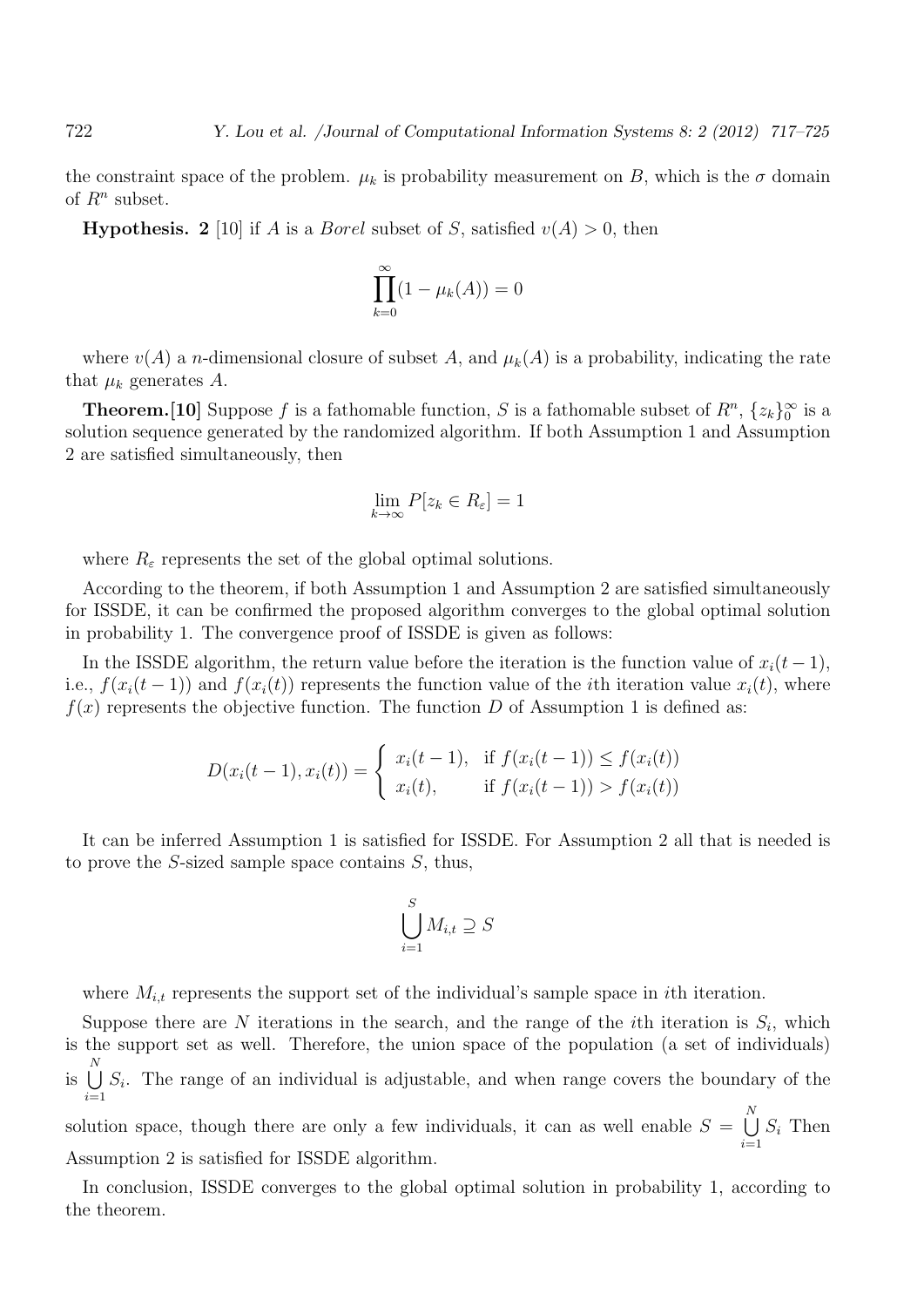### 5 Experimental Studies

#### 5.1 Benchmark functions

(1) *Sphere function:* 
$$
f_1 = \sum_{i=1}^{D} x_i^2, -5.12 \le x_i \le 5.12, i = 1, 2, \cdots, D, \text{Min} f_1 = f_1(0, 0, \cdots, 0) = 0
$$

- (2) Rosenbrock function:  $f_2 = \sum_{n=1}^{D}$  $i=1$  $[100(x_{i+1}-x_i^2)^2+(x_i-1)^2], -5.12 \le x_i \le 5.12, i=1,2,\cdots,D,$ Min  $f_2 = f_2(1, 1, \dots, 1) = 0$
- (3) Rastrigin function:  $f_3 = \sum_{ }^D$  $i=1$  $(x_i^2 - 10\cos(2\pi x_i) + 10), -5.12 \le x_i \le 5.12, i = 1, 2, \cdots, D,$ Min  $f_3 = f_3(0, 0, \dots, 0) = 0$
- (4) Ackley function:  $f_4 = 20 + e 20 \exp(-0.2 \sqrt{\frac{1}{n}})$  $\frac{1}{n}$  $\sum_{n=1}^{\infty}$  $i=1$  $\overline{z_i^2}$ ) – exp $\left(\frac{1}{n}\sum_{i=1}^n\right)$  $i=1$  $cos(2\pi z_i))$ ,  $-32 \leq x_i \leq$  $32, i = 1, 2, \cdots, D,$  Min  $f_4 = f_4(0, 0, \cdots, 0) = 0$
- (5) Quartic function:  $f_5 = \sum_{ }^D$  $i=1$  $[i\mathbf{x}_i^4]$ ,  $-2.56 \leq x_i \leq 2.56$ ,  $i = 1, 2, \cdots, D$ , Min  $f_4 = f_4(0, 0, \cdots, 0)$  $= 0$

#### 5.2 Comparison methods

The classic DE, ordering-binary differential evolution (OBDE) and ordering differential evolution (ODE) are used to evaluation the performance of ISSDE.

The parameters DE are set as that proposed by Yang et al. [11], that is the population size  $NP = 30$ , crossover rate  $CR = 0.9$ , scale factor  $F = 0.5$ , and a mutation strategy of DE/rand/1.The population sizes of OBDE and ODE are set as DE above. The specific parameter of OBDE is constant  $C = 2$ , and both threshold factors of OBDE and ODE are  $\eta = 10^{-9}$ . The parameters of ISSDE are set as population size  $NP = 30$ , scale factor  $F = 1.5$ , crossover rate  $CR = 1.0$ , probability parameter  $P_s = 0.3$ , and threshold factor  $\eta = 10^{-9}$ . The halting condition is: 1. If the number of fitness function evaluations overstepped 2,000,000, then the running stopped; 2. Supposed Minf is the global optimum value,  $f_{best}$  is the current searched optimum value, if  $(|\text{Min}f - f_{best}| < \varepsilon (\varepsilon = 10^{-6}))$ , then the running stopped.

Table I and II show the comparison of the results on 50-time independent random testing with the benchmark functions of 10-dimension. In Table I, Best/Worst indicates the best / worst solutions of the 50-time trails, and Std represents standard deviation, which indicates a divergence of the solutions. It is shown that DE and OBDE cannot always get the accurate solutions for f2, while ODE and ISSDE can. For other problems, all the algorithms can get solution within the accurate. In general, ODE gets the most accurate solutions, and both ODE and ISSDE get the standard deviations of e-7, which is corresponded to the halting conditions.

In Table II, there listed the function evaluations (FEs) and succeed rate (SR) of the four algorithms on an average of 50-time independently trails. As it is corresponded to Table I, DE and OBDE cannot always get the accurate solutions for f2, particularly DE always cannot. OBDE is fastest algorithm for f3, while ISSDE is fastest in solving f1, f2, f4 and f5, which is directly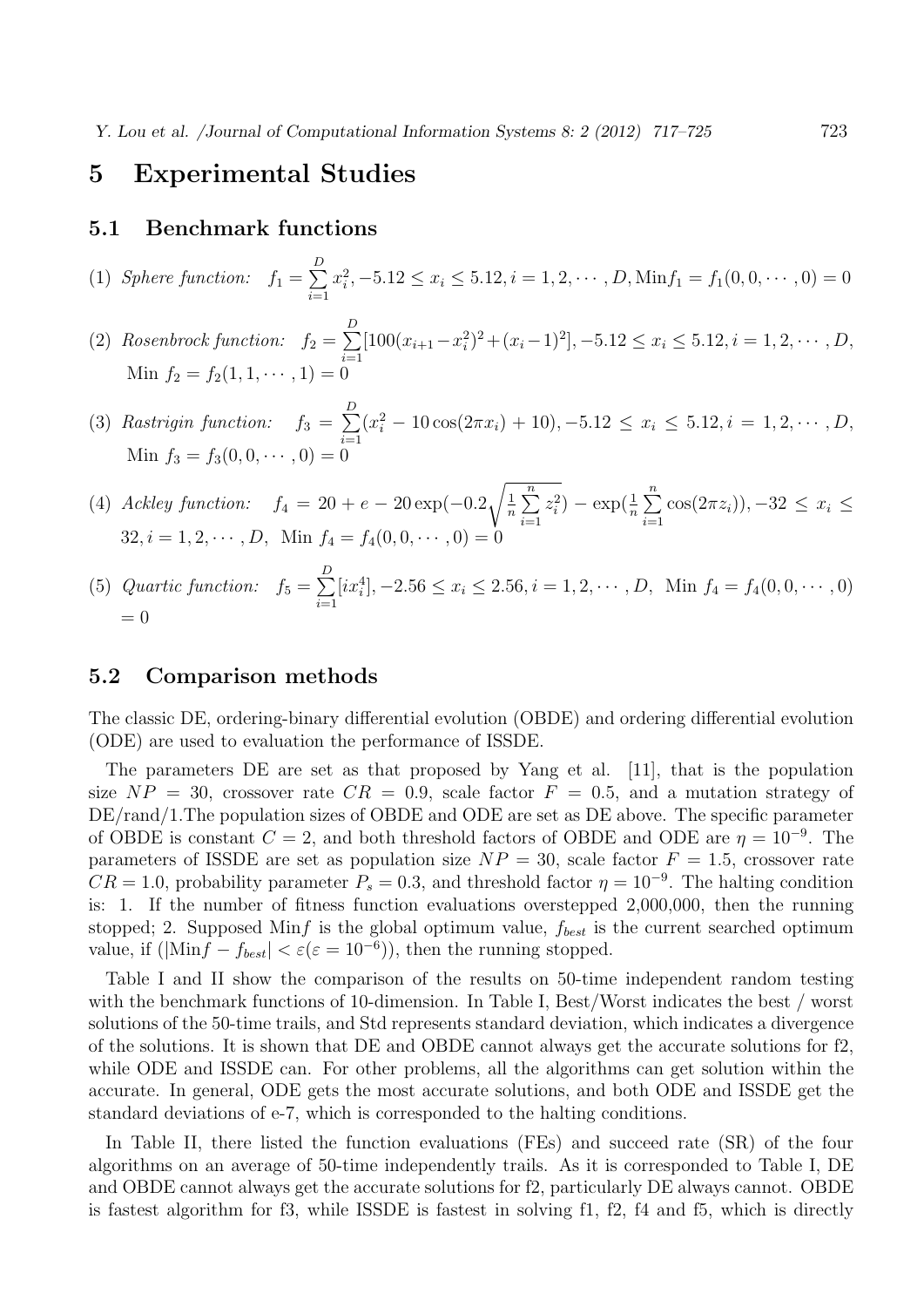indicated from the function evaluations, the less the faster. In general, ISSDE is the fastest and the most rousts algorithm in solving the functions of 10-dimension.

In consideration of solving higher dimensional problem, we test DE and ISSDE in the 30 dimension function, considering OBDE and ODE are aiming at lower dimensional problems. In Table III, there listed the results of 50-time independent trails with 30-dimension benchmark functions. DE cannot get a accurate solution for f2, while ISSDE can get the accurate solutions for all functions. ISSDE needs much less function evaluations in general. It is worth noting that we set the population size 100 for DE [10], and keep the 30 population size for ISSDE.

| Test function  |    | DЕ                |       | <b>OBDE</b>         |       | <b>ODE</b>         |       | <b>ISSDE</b>      |       |
|----------------|----|-------------------|-------|---------------------|-------|--------------------|-------|-------------------|-------|
|                | D  | Best/Worst        | Std   | Best/Worst          | Std   | Best/Worst         | Std   | Best/Worst        | Std   |
| $f_1$          |    | $1.45e-6/1.94e-6$ | $e-7$ | 1.096e-9/9.023e-7   | $e-7$ | $1.42e-8/8.41e-7$  | $e-7$ | $7.44e-7/1.96e-6$ | $e-7$ |
| f <sub>2</sub> |    | $9.48e-2/1.91e-1$ | $e-1$ | $9.77e-7/1.51e-2$   | $e-3$ | 7.85e-7/9.98e-7    | $e-7$ | $1.97e-6/1.99e-6$ | $e-7$ |
| $f_3$          | 10 | $1.15e-6/1.93e-6$ | $e-7$ | $4.37e-11/9.88e-7$  | $e-7$ | $3.02e-11/6.83e-7$ | $e-7$ | $2.42e-8/1.99e-6$ | $e-7$ |
| $f_4$          |    | $1.33e-6/1.97e-6$ | $e-7$ | $7.46e-8/2.91e-5$   | $e-6$ | $1.45e-7/9.70e-7$  | $e-7$ | $1.19e-6/1.99e-6$ | $e-7$ |
| $f_5$          |    | $5.63e-7/1.96e-6$ | $e-7$ | $4.88e-11/-9.91e-7$ | $e-7$ | $1.08e-9/5.01e-7$  | $e-7$ | $1.82e-7/1.95e-6$ | $e-7$ |

Table 1: Comparison of results on 50-time independent random testing with benchmark functions

Table 2: Comparison of efficiency on 50-time independent random testing with benchmark functions

| Test function    |    | DЕ      |             | <b>OBDE</b> |             | <b>ODE</b> |             | <b>ISSDE</b> |             |
|------------------|----|---------|-------------|-------------|-------------|------------|-------------|--------------|-------------|
|                  | D  | FEs     | $_{\rm SR}$ | FEs         | $_{\rm SR}$ | FEs        | $_{\rm SR}$ | FEs          | $_{\rm SR}$ |
| $f_1$            |    | 17636   | 50/50       | 8 4 5 1     | 50/50       | 17 406     | 50/50       | 2354         | 50/50       |
| $f_2$            |    | 2000000 | 0/50        | 1 417 695   | 46/50       | 464 656    | 50/50       | 102 946      | 50/50       |
| $f_3$            | 10 | 71 872  | 50/50       | 16 821      | 50/50       | 464 656    | 50/50       | 130 687      | 50/50       |
| $\mathfrak{f}_4$ |    | 36 744  | 50/50       | 103 420     | 50/50       | 36 082     | 50/50       | 6048         | 50/50       |
| $f_5$            |    | 8 4 3 6 | 50/50       | 4 797       | 50/50       | 8 3 1 2    | 50/50       | 1184         | 50/50       |

Table 3: Comparison of results on 50-time independent random testing with benchmark functions

| Test function  |    | $DE(NP = 100)$        | <b>ISSDE</b> |           |             |                   |       |         |       |
|----------------|----|-----------------------|--------------|-----------|-------------|-------------------|-------|---------|-------|
|                | D  | Best/Worst            | Std          | FEs       | $_{\rm SR}$ | Best/Worst        | Std   | FEs     | SR    |
| $f_1$          |    | $1.28e-6/1.96e-6$     | $e-7$        | 299 052   | 50/50       | $1.51e-6/1.99e-6$ | $e-7$ | 13 280  | 50/50 |
| f <sub>2</sub> |    | $1.39e + 2/1.69e + 2$ | $e+0$        | 2000000   | 0/50        | $1.97e-6/1.99e-6$ | $e-8$ | 717 326 | 50/50 |
| $f_3$          | 30 | $1.49e-6/1.99e-6$     | $e-7$        | 1 144 284 | 50/50       | $2.13e-7/1.98e-6$ | $e-7$ | 148 762 | 50/50 |
| $f_4$          |    | $1.74e-6/1.99e-6$     | $e-8$        | 591 036   | 50/50       | $1.63e-6/1.99e-6$ | $e-8$ | 114 671 | 50/50 |
| $f_5$          |    | $4.31e-7/1.98e-6$     | $e-7$        | 188 376   | 50/50       | $1.04e-6/1.99e-6$ | $e-7$ | 8 4 7 2 | 50/50 |

## 6 Conclusion

In this paper, we proposed a novel differential evolution algorithm named ISSDE, which is based on individual-sorting and individual-sampling, two important strategies to enhance the performance of differential evolution. A group of exploratory experiments were carried out to obtain good control parameters experimentally. The proposed ISSDE was compared with the DE, OBDE, and ODE by testing them on benchmark functions. The simulation results showed that ISSDE outperformed DE, OBDE, and ODE algorithms and the two used simple strategies improve the algorithm's performance effectively.